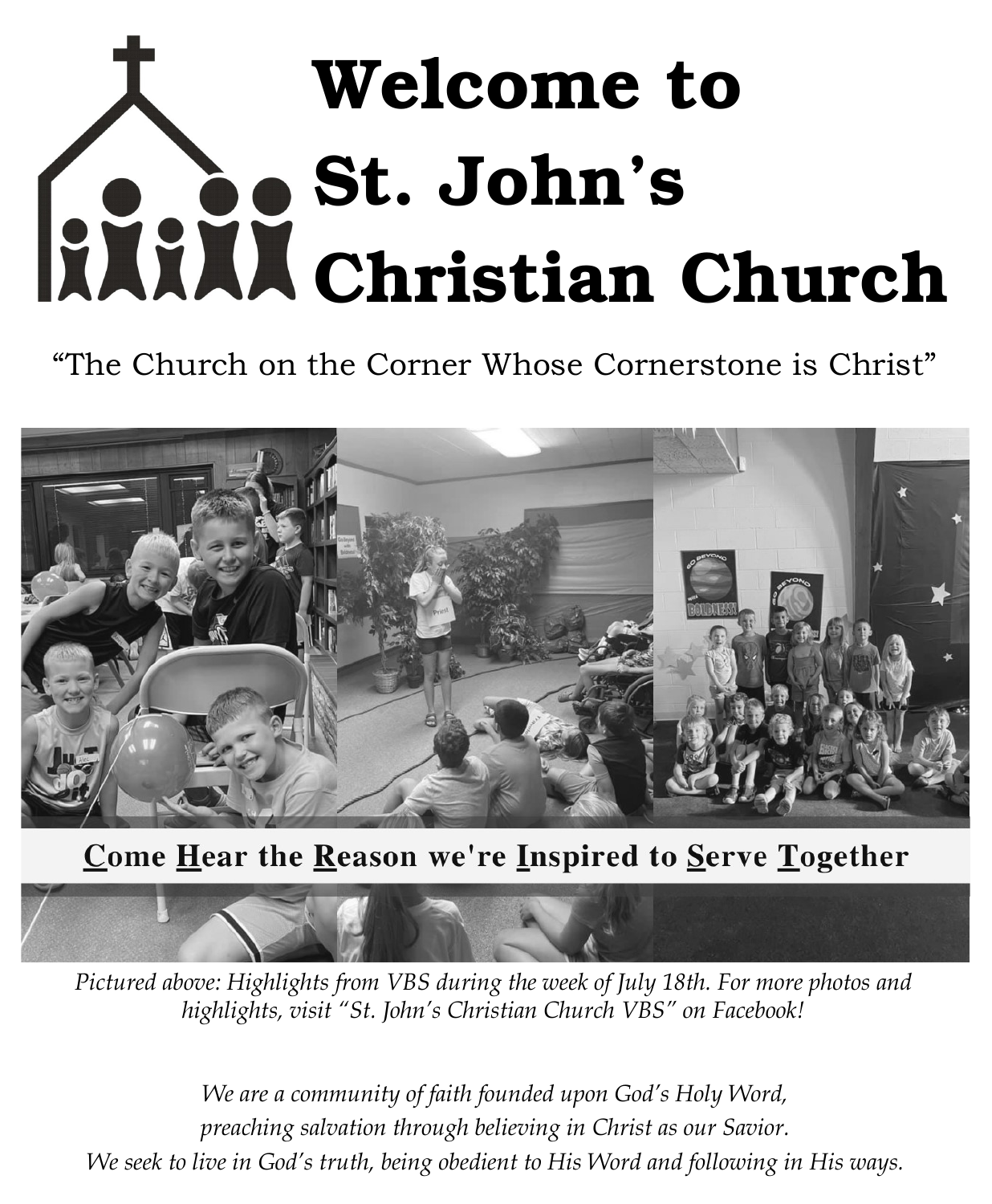#### **Welcome to our Worship of God! 10th Sunday after Pentecost**

 Welcome and Announcements Mission-A-Month Presentation Back Bay Mission Scripture and Prayer of Invocation Psalm 51:1-12 (pg. 562) Prelude The Prelude Theorem 2012 is the contract of the Create in Me a Clean Heart" †Hymns of Praise #31, "Great Is the Lord"

#43, "Great Is Thy Faithfulness"

†Unison Prayer of Confession - *Lord, I come to You with a heart seeking release. As I praise You this day, I desire to confess my sins to You, asking Your forgiveness, pledging my repentance, re-accepting the cost of my discipleship to You. I beg You to release me from my burden of sin, washing me anew with the grace of Christ, for this is a new day and I trust in You, my God, to cleanse me and deliver me. I pray this in the mighty name of Jesus Christ, my Lord and my Savior. Amen.* 

†Hymn of Assurance #220, "He Lives" Pastoral Prayer and The Lord's Prayer (debts/debtors) Scripture Reading John 6:24-35 (pg. 1056), Ephesians 4:1-16 (pg. 1158) Children's Message †Sermon Hymn #270, "Wonderful Words of Life" Sermon "Partaking of the Bread" Sharing our Tithes and Offerings Offertory "Jesus, Help Us Live in Peace" †The Doxology (#625) and Prayer of Dedication †Closing Hymn #366, "I Surrender All" †Spoken Benediction †Benediction in Song #286, v.1, "Blest Be the Tie That Binds" †Postlude "I Am a Promise"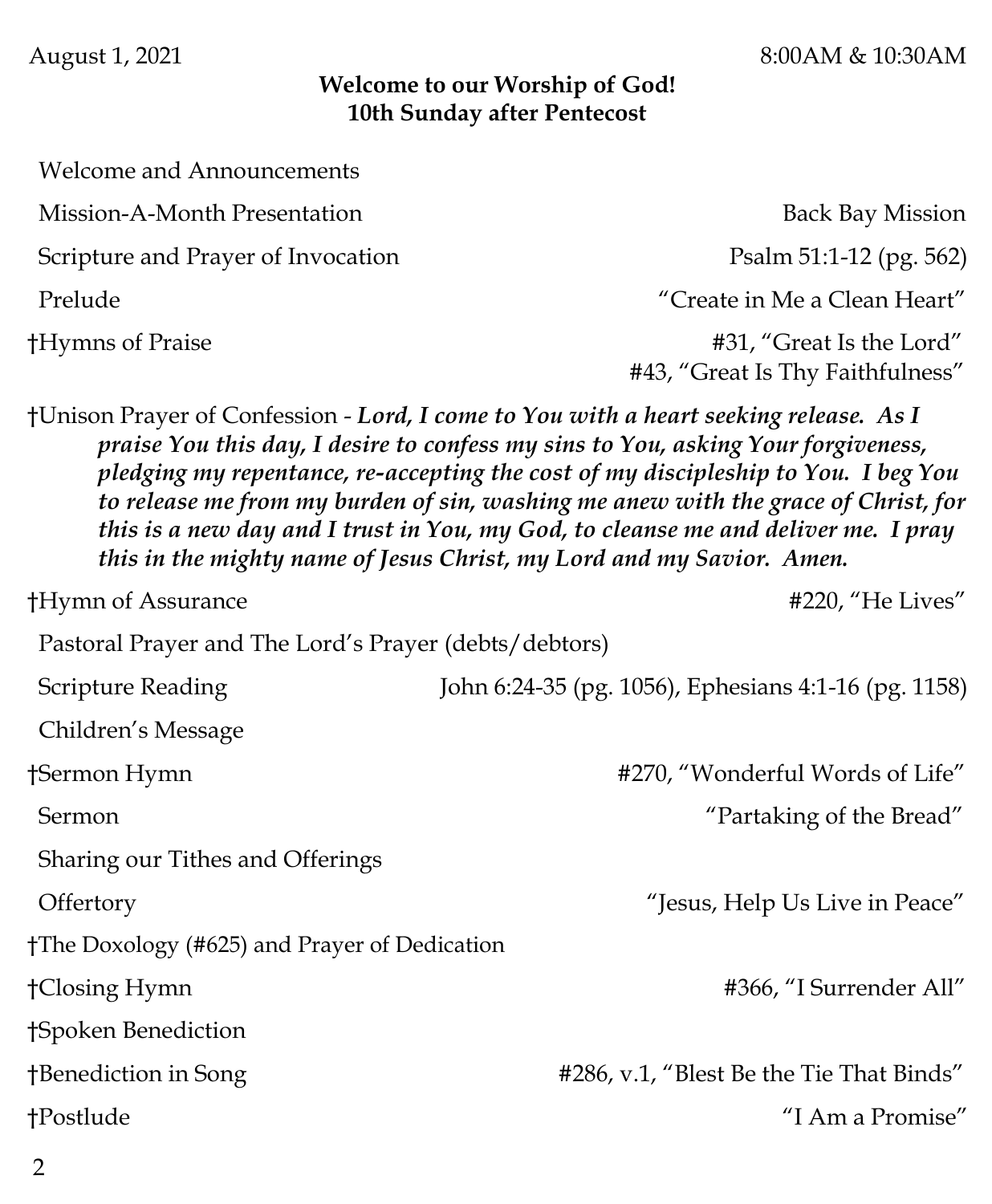#### **Scripture Readings**

**Psalm 51:1-12** Have mercy on me, O God, according to your unfailing love; according to your great compassion blot out my transgressions. <sup>2</sup> Wash away all my iniquity and cleanse me from my sin. <sup>3</sup> For I know my transgressions, and my sin is always before me. <sup>4</sup> Against you, you only, have I sinned and done what is evil in your sight, so that you are proved right when you speak and justified when you judge. <sup>5</sup> Surely I was sinful at birth, sinful from the time my mother conceived me. <sup>6</sup> Surely you desire truth in the inner parts; you teach me wisdom in the inmost place. <sup>7</sup> Cleanse me with hyssop, and I will be clean; wash me, and I will be whiter than snow. <sup>8</sup> Let me hear joy and gladness; let the bones you have crushed rejoice. <sup>9</sup> Hide your face from my sins and blot out all my iniquity. <sup>10</sup> Create in me a pure heart, O God, and renew a steadfast spirit within me. <sup>11</sup> Do not cast me from your presence or take your Holy Spirit from me. <sup>12</sup> Restore to me the joy of your salvation and grant me a willing spirit, to sustain me.

**John 6:24-35** Once the crowd realized that neither Jesus nor his disciples were there, they got into the boats and went to Capernaum in search of Jesus. <sup>25</sup> When they found him on the other side of the lake, they asked him, "Rabbi, when did you get here?" <sup>26</sup> Jesus answered, "I tell you the truth, you are looking for me, not because you saw miraculous signs but because you ate the loaves and had your fill. <sup>27</sup> Do not work for food that spoils, but for food that endures to eternal life, which the Son of Man will give you. On him God the Father has placed his seal of approval." <sup>28</sup> Then they asked him, "What must we do to do the works God requires?" <sup>29</sup> Jesus answered, "The work of God is this: to believe in the one he has sent." <sup>30</sup> So they asked him, "What miraculous sign then will you give that we may see it and believe you? What will you do? <sup>31</sup> Our forefathers ate the manna in the desert; as it is written: 'He gave them bread from heaven to eat.'" <sup>32</sup> Jesus said to them, "I tell you the truth, it is not Moses who has given you the bread

from heaven, but it is my Father who gives you the true bread from heaven. <sup>33</sup> For the bread of God is he who comes down from heaven and gives life to the world." <sup>34</sup> "Sir," they said, "from now on give us this bread." <sup>35</sup> Then Jesus declared, "I am the bread of life. He who comes to me will never go hungry, and he who believes in me will never be thirsty.

**Ephesians 4:1-16** As a prisoner for the Lord, then, I urge you to live a life worthy of the calling you have received. <sup>2</sup> Be completely humble and gentle; be patient, bearing with one another in love. <sup>3</sup> Make every effort to keep the unity of the Spirit through the bond of peace. <sup>4</sup> There is one body and one Spirit-- just as you were called to one hope when you were called-- <sup>5</sup> one Lord, one faith, one baptism; <sup>6</sup> one God and Father of all, who is over all and through all and in all. <sup>7</sup> But to each one of us grace has been given as Christ apportioned it. <sup>8</sup> This is why it says: "When he ascended on high, he led captives in his train and gave gifts to men." 9 (What does "he ascended" mean except that he also descended to the lower, earthly regions? <sup>10</sup> He who descended is the very one who ascended higher than all the heavens, in order to fill the whole universe.) <sup>11</sup> It was he who gave some to be apostles, some to be prophets, some to be evangelists, and some to be pastors and teachers, <sup>12</sup> to prepare God's people for works of service, so that the body of Christ may be built up <sup>13</sup> until we all reach unity in the faith and in the knowledge of the Son of God and become mature, attaining to the whole measure of the fullness of Christ. <sup>14</sup> Then we will no longer be infants, tossed back and forth by the waves, and blown here and there by every wind of teaching and by the cunning and craftiness of men in their deceitful scheming. <sup>15</sup> Instead, speaking the truth in love, we will in all things grow up into him who is the Head, that is, Christ. <sup>16</sup> From him the whole body, joined and held together by every supporting ligament, grows and builds itself up in love, as each part does its work.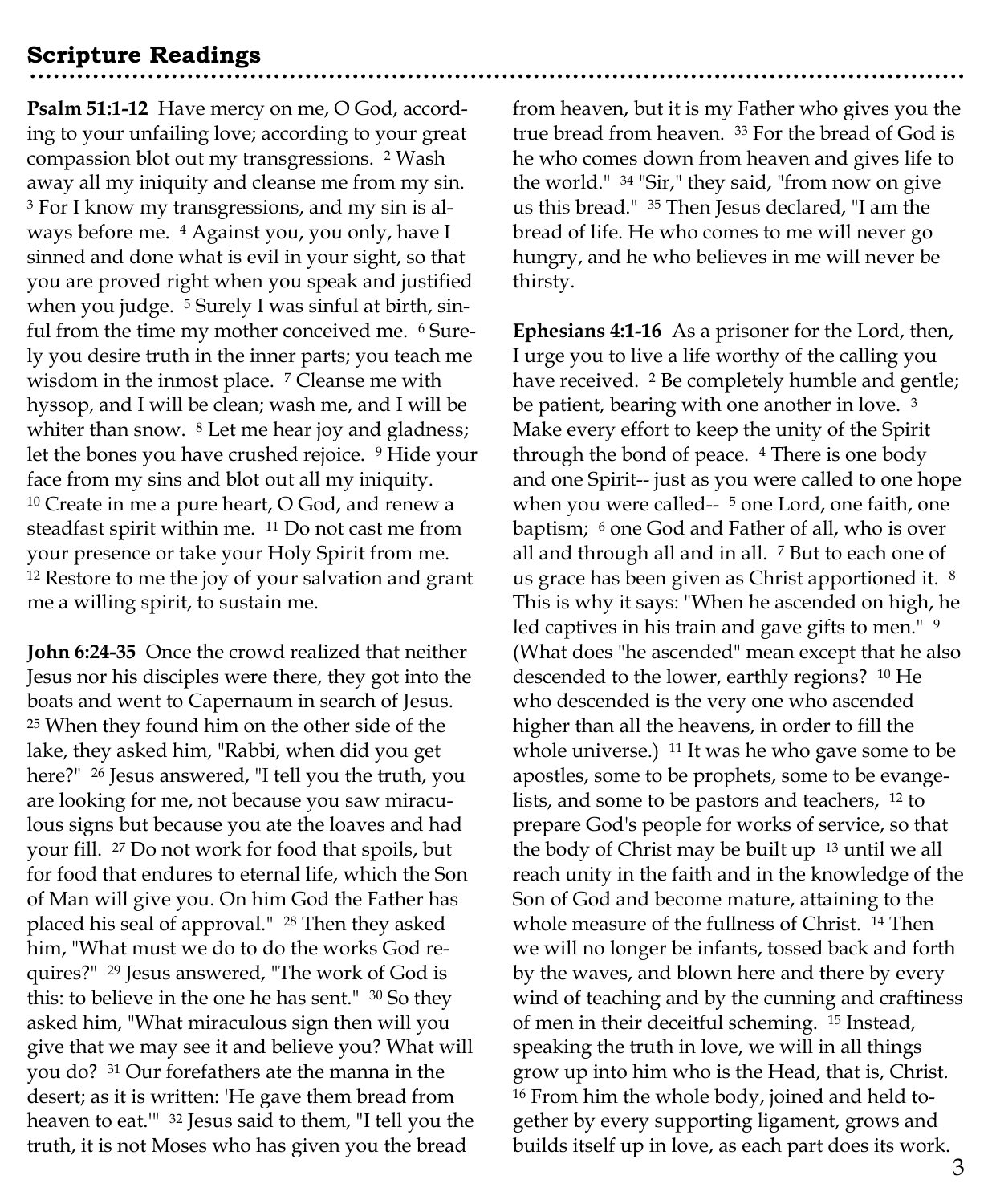#### **Sermon Notes**

Sermon "Partaking of the Bread" Scriptures John 6:24-35, Ephesians 4:1-16

John 6:24 – The people were searching for Jesus, seeking him out

 The people were puzzled – there had been only one boat, and they knew Jesus never climbed aboard for he wasn't with the disciples when they set off in the boat – they didn't know that Jesus had walked across the water to rejoin his disciples

6:25 – The people ask the first question

6:26-27 – Jesus begins to teach once again

- Materialism ate the loaves physical necessities of life food that spoils
- Focus on the eternal on Jesus verse 54 (John 4:10-15)
- Proper balance, proper priorities

6:28-29 – The people ask the second question

- Seeking the correct list of action steps what can we do? Seeking to please God.
- Micah 6:8 "…And what does the Lord require of you? To act justly and to love mercy and to walk humbly with your God."
- $\bullet$  Jesus doesn't respond with action, but with a call to believe in him (John 4:10-15)

6:30-33 – The people ask the third question

- What miraculous sign?
- Had they forgotten the miracle of feeding over 5000 from the day before? (OT manna)
- ◆ Action oriented…short memories

6:34-35 – The people draw a conclusion

- "…from now on, give us this bread."
- "I am the bread of life…"
- $\bullet$  To be satisfied come and believe (John 4:10-15)
- Consistency in the message of Jesus

#### Ephesians 4

- $\leftrightarrow$  4:1 "live a life worthy of the calling you have received"
- 4:3 "every effort to keep the unity of the Spirit"
- ◆ 4:4 "one body and one Spirit"
- 4:12-13 a very key passage that we must believe in and live out
- 4:16 the result of faith and belief

4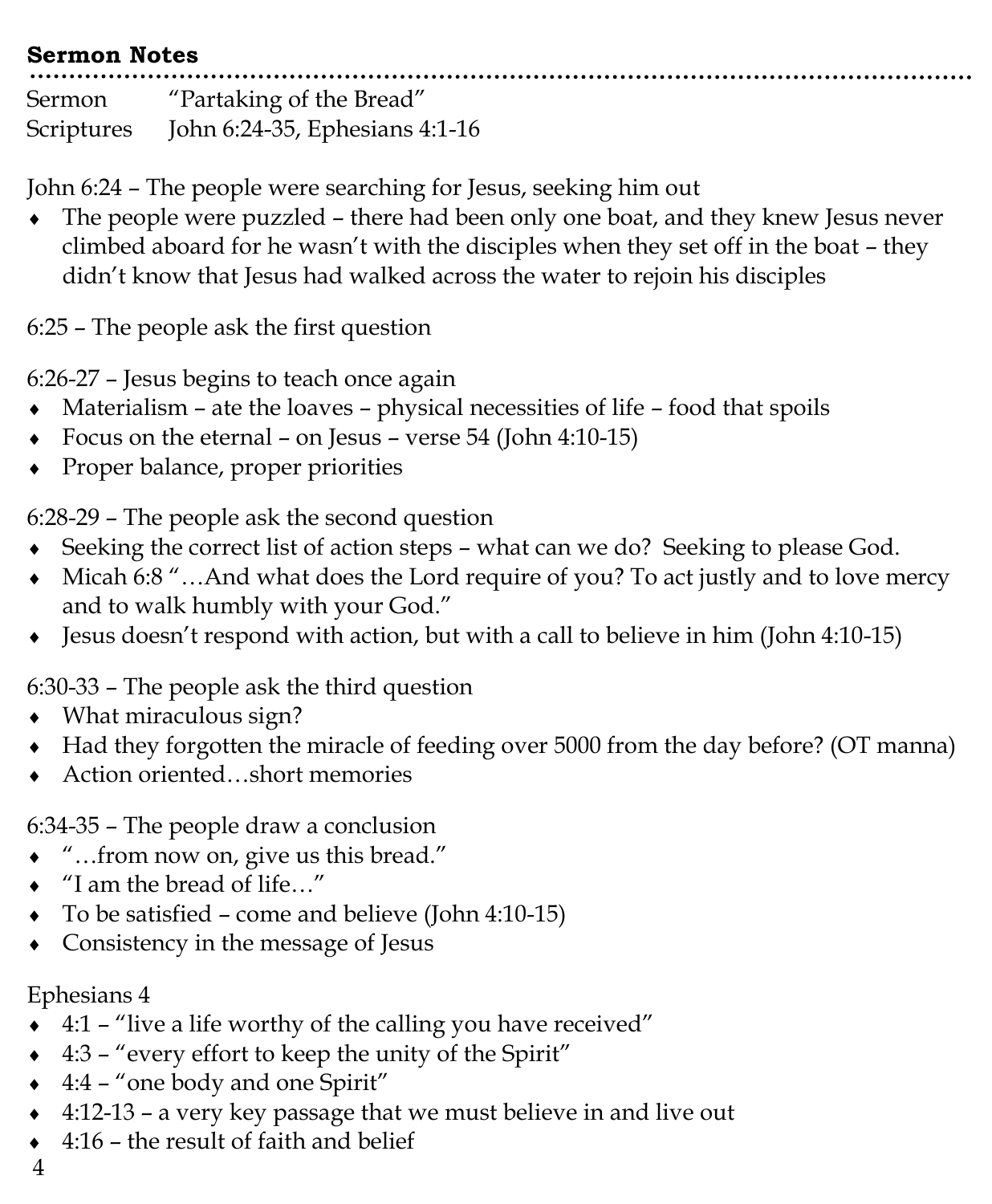#### **August Mission-A-Month: Back Bay Mission**

"Back Bay Mission has a simple mission: to strengthen neighborhoods, seek justice, and transform lives" (thebackbaymission.org, 2021). Back Bay serves communities on the Mississippi Gulf Coast through ministries like their education and empowerment programs and their housing rehabilitation program - all with a goal of transforming lives. Offerings to Back Bay Mission can be designated on line item two of your offering envelopes or by selecting "Back Bay Mission" in the "Give to" drop-down menu in Breeze's online giving feature.

#### **Announcements**

- **Book Bag Bash -** Today is the day! SJCC Book Bag Bash is here! The event will be hosted as a drive-thru in the SJCC parking lot from 4:00 - 6:00PM. If you know of a family or families who would benefit from this free event, please invite them to attend! They must be present to receive a book bag and supplies.
- **B.L.A.S.T. Sunday SAVE THE DATE!** On September 12th, St. John's will blast off into a year of new ministry as we **Believe, Learn And Seek Truth** together! The day will consist of Christian education and fellowship for all ages, as well as an 8:00AM service of worship in the Chapel and a 10:30AM outdoor service of worship on the East lawn. A tentative schedule can be found in the August issue of The Visitor, and updates will be shared in future bulletin announcements and on Facebook.
- **Pastor Erich Vacation**  Pastor Erich will be on vacation beginning Tuesday, August 3rd and returning to the office on Wednesday, August 11th. For pastoral care needs, please call or text Pastor Erich at 419-551-0401.
- **Tuesday Morning Bible Study**  Tuesday Bible Study will not meet on August 3rd or 10th. Class will resume on August 17th.

#### **Congregational Prayer**

*Prayer flows from the week's Discovery Guide reading from the Book of Ruth.* 

Thank you, Lord, for the revelation of your Word. I can get so caught up in my own life, so preoccupied with me, that reading the plights of Naomi, Ruth and Orpah reminds me of community and society. As I realized how Naomi lived with bitterness resulting from the deaths of her husband and sons, it's revealed that Naomi continued to know you existed and that you are sovereign, O God. In my own afflictions, help me remain faithful, trusting in your presence and will for my life. As you provided for Naomi through Ruth's love and Boaz's care, so I know you provide for me. Family and community support are such blessings! Thank you for the care you orchestrate and help me to be caring and compassionate too. Amen.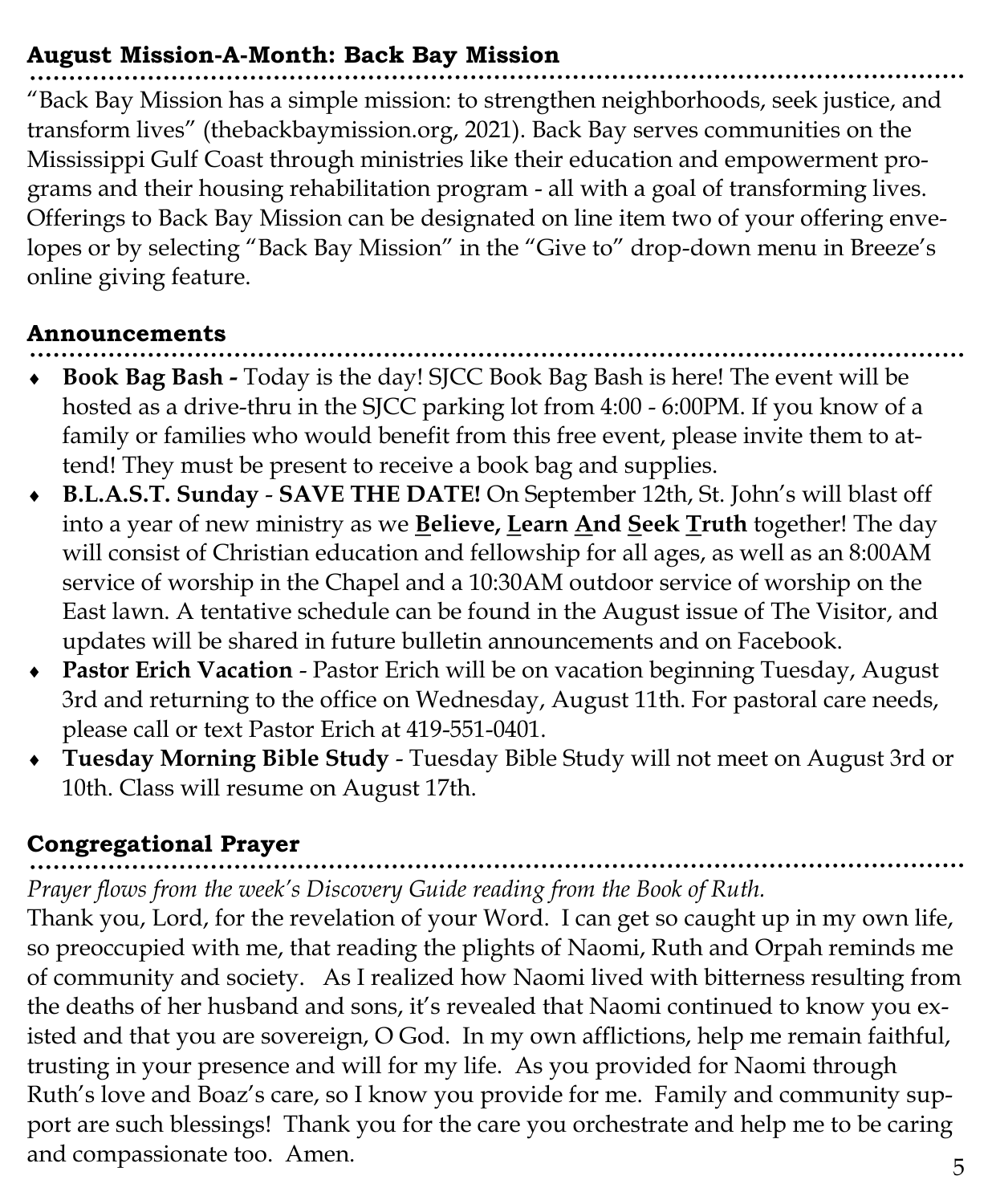#### **Welcome!**

#### **Guests and Visitors**

Welcome to SJCC! We are so glad you have chosen to join us as we worship the Lord together. We hope you feel God's love in a new, refreshing way. You can learn more about our church by visiting the "New to SJCC" page on our website at www.stjohnsarchbold.org/newtosjcc or by picking up a copy of "Getting to Know St. John's Christian Church: Visitor Brochure" at the literature rack near the office.

#### **Mother's Room/Diaper Changing Station/Nursery Care**

We have a Mother's Room located outside of the sanctuary. We kindly ask you to sanitize items after use (i.e. changing pad, toys, etc.) using the wipes provided as a respectful gesture to other families with small children in need of the room. Nursery care is offered during the 10:30 worship service for infants and pre-kindergarten children. A diaper changing station is located in the Nursery.

**Large Print and Children's Bulletins** are available on a table in the sanctuary narthex.

**Hearing Assistance** is provided by our system for hearing aids with a "loop system" switch position.

. . . . . .

|      | ween of hugust lat ut ot, comm a christian chuich |                                      |
|------|---------------------------------------------------|--------------------------------------|
| Sun  | 8:00AM                                            | Worship (Sanctuary)                  |
|      | 8:30AM                                            | Pause for Praise (96.1 WMTR)         |
|      | 9:15AM                                            | Sunday School                        |
|      | 10:30AM                                           | Worship (Sanctuary and YouTube Live) |
|      | 4:00PM                                            | Book Bag Bash Drive-Thru             |
|      | 6:00PM                                            | <b>Evangelism Committee</b>          |
| Tues | 7:00PM                                            | Mission Committee (Fireside Room)    |
| Sun  | 8:00AM                                            | Worship (Sanctuary)                  |
|      | 8:30AM                                            | Pause for Praise (96.1 WMTR)         |
|      | 9:15AM                                            | Sunday School, Faith Village         |
|      | 10:30AM                                           | Worship (Sanctuary and YouTube Live) |
|      |                                                   |                                      |

## **Week of August 1st at St. John's Christian Church**

#### **Next Sunday - August 8th, 2021**

Please join us in welcoming Gary Stuckey, pastor of Inlet Mennonite Church, and brother of David Stuckey, as our guest preacher while Pastor Erich is out-of-town.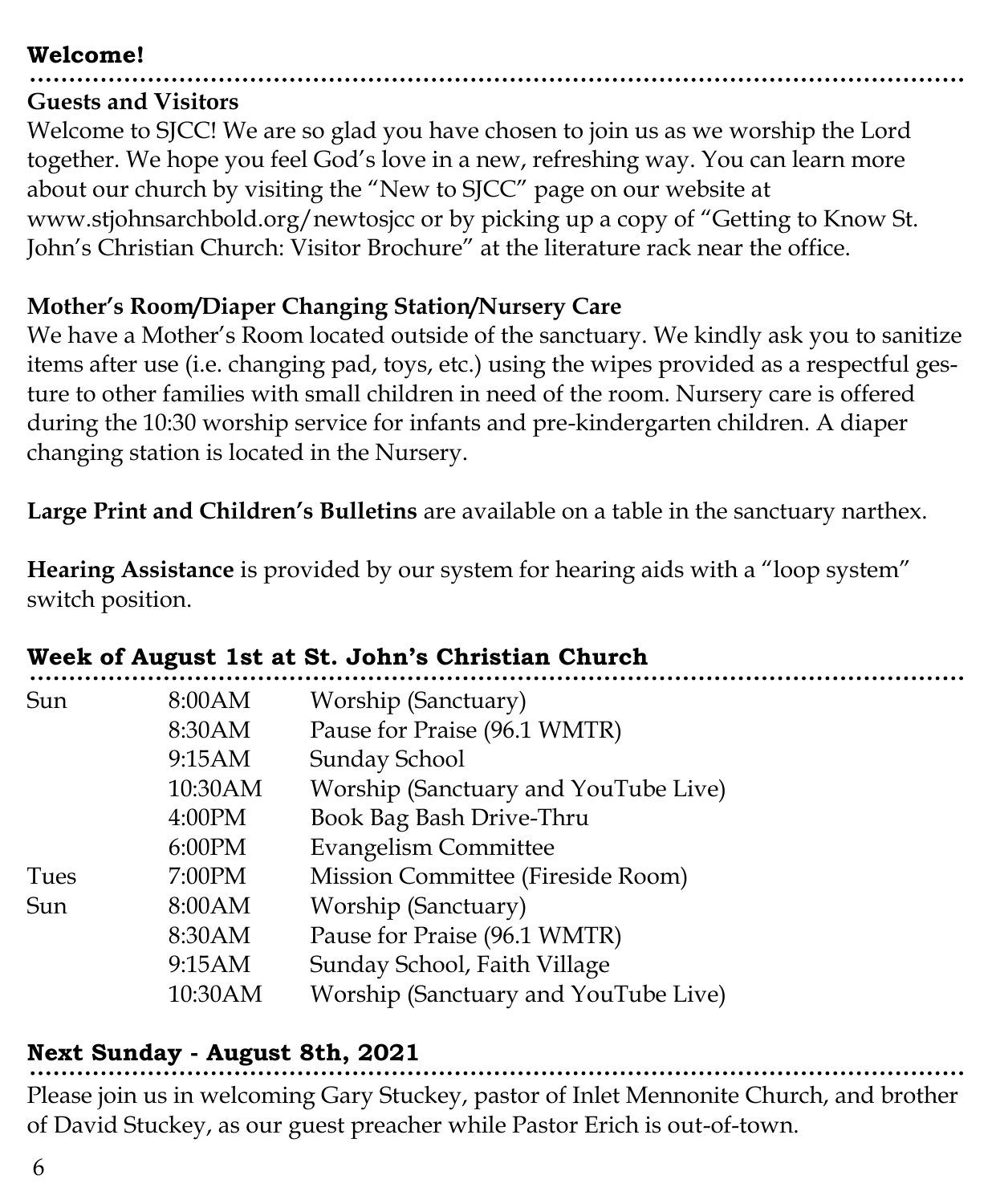#### **Daily Discovery Guide**

Discover Daily Devotional Guides are available in the hallway literature rack in the narthex (suggested donation \$6 each). You can also access the guide online at https:// scriptureunion.org/discovery/. Below is the list of daily readings for this week:

| August 2-We're Praying For You1 Thessalonians 1       |  |
|-------------------------------------------------------|--|
|                                                       |  |
| August 4 – We Long to See You1 Thessalonians 2:17-3:5 |  |
| August 5—Encouraged By You1Thessalonins 3:6-13        |  |
|                                                       |  |
|                                                       |  |
|                                                       |  |

#### **Today's Worship Servants**

| (Both) Buffy Riley                          |                       |
|---------------------------------------------|-----------------------|
| (Both) David Stuckey                        |                       |
| (Both) Brian Roth                           |                       |
| $(8:00)$ Kelly Ducey                        | $(10:30)$ James Grime |
| (10:30) Jocelyn Walker                      |                       |
| Dave Walker                                 |                       |
| Linda Heer                                  |                       |
| Paul & Joan Lovejoy, Roger & Mary Zimmerman |                       |
|                                             |                       |

#### **Consistory Contact Information**

| President | Gary Frazier (419-654-3133)                                                                                                                                                                                                                                                                          |
|-----------|------------------------------------------------------------------------------------------------------------------------------------------------------------------------------------------------------------------------------------------------------------------------------------------------------|
| Elders    | Ryan Christman (419-551-2124), Jon Lindsay (419-445-4504), Todd Nafziger<br>(419-906-7343), Betsy Redd (419-551-1843), Brad Roth (419-906-0408),<br>David Stuckey (419-446-4686)                                                                                                                     |
| Deacons/  | Tim Beck (419-267-5634), Jim Grieser (567-239-5876), Mindy<br>Deaconesses Gruenhagen (mindygruenhagen@gmail.com), Keith Kern (419-572-1984),<br>Jan Lindsay (419-445-4504), Crissi Stuckey (419-551-1146), Karen Walker<br>(419-572-0834), Missy Warncke (419-551-4676), Bruce Wooley (419-572-6678) |